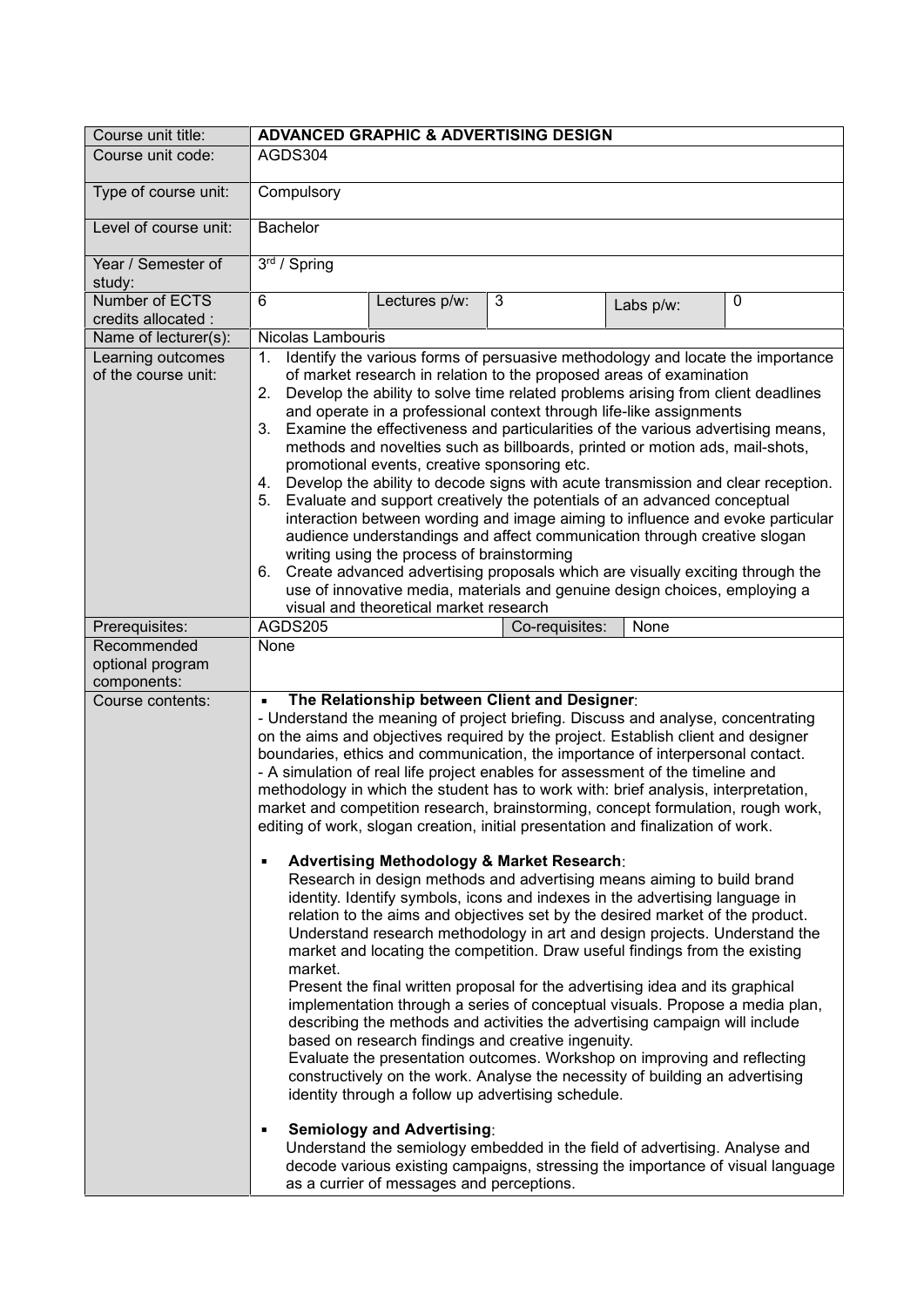|                                                         | Understanding the importance of signification in the visual language of<br>advertising. How can we create visuals which become direct or indirect carriers<br>of messages.                                                                                                                                                                                                                                                                                                                                                                                                                                                                                                                                                                                                                                                                                                                                                                                                                     |
|---------------------------------------------------------|------------------------------------------------------------------------------------------------------------------------------------------------------------------------------------------------------------------------------------------------------------------------------------------------------------------------------------------------------------------------------------------------------------------------------------------------------------------------------------------------------------------------------------------------------------------------------------------------------------------------------------------------------------------------------------------------------------------------------------------------------------------------------------------------------------------------------------------------------------------------------------------------------------------------------------------------------------------------------------------------|
|                                                         | Concept. Slogan. Visual:<br>٠<br>Brainstorming as a creative process of concept development.<br>Identify and stress the role of design in the promotional process. Locate the<br>meaning and effectiveness of concept developing in advertising. Understand<br>the methods in which concepts communicate conscious and unconscious<br>socio-cultural messages enabling the advertising process.<br>Understand methodology of building a creative promotional concept. Evaluate<br>the impact of a flexible and long lasting conceptual language in establishing and<br>identifying the promotional activity.<br>Examine the contemporary scene for language and slogan use. How to shape a<br>witty, short, effective and memorable slogan through which consumers can not<br>only identify with, but can direct and link them to the company.                                                                                                                                                 |
|                                                         | Advertising. From Concept to Visual:<br>٠<br>Realise the particularities and effectiveness of photography in advertising.<br>Recognise styling and lighting, setting up and guiding the models.<br>Explore digital and print design in the service of advertising. Specify the role of<br>the designer in the implementation and conceptualisation of the advertising<br>idea in the various media applications.<br>Examine contemporary advertising work and identify the importance of shaping<br>a language that can connect to the modern consumer.                                                                                                                                                                                                                                                                                                                                                                                                                                        |
| Recommended<br>and/or required<br>reading:              | Klanten, R., Sinifzik, A., Ehmann, S., The Still Life: In Product Presentation and<br>٠<br>Editorial Design. Gestalten: Brlin, 2015<br>Barthes, R., Elements of Semiology. Hill and Wang: New York, 1977<br>٠<br>Barry, P., The Advertising Concept Book: Think Now, Design Later. Thames<br>п<br>and Hudson: London, 2016<br>D&AD, D&AD: The Copy Book. Taschen: Berlin, 2018<br>п<br>Bertin, J., Semiology of Graphics: Diagrams, Networks, Maps. Esri Press: New<br>п<br>York, 2010<br>Andrews, M., Leeuwen Van, M., Baaren Van, R., Hidden Persuasion: 33<br>٠<br>Psychological Influences in Advertising. BIS Publishers: Amsterdam, 2014<br>Pedersen, B. M., Graphis Photography Annual 2014. Graphis Inc.: New York,<br>٠<br>2014<br>Victore, J., Bierut, M., Victore or, Who Died and Made You Boss?. Harry N.<br>Abrams: New York. 2014<br>Keaney, M., The World's Top Photographers Workshops: Fashion & Advertising<br>(World's Top Photographers Workshops. Rotovision: Hove, 2007 |
| Textbooks:                                              |                                                                                                                                                                                                                                                                                                                                                                                                                                                                                                                                                                                                                                                                                                                                                                                                                                                                                                                                                                                                |
| References:                                             | An extensive list of visual references is available to the students on the e-learning<br>site of the course. These include contemporary graphic design publications, visual<br>work, online content relating exclusively to package design, PowerPoint<br>presentations of lectures on color and typography. In addition a list of theoretical<br>readings relating to the course are available (some of these are mandatory reading)<br>in PDF files.                                                                                                                                                                                                                                                                                                                                                                                                                                                                                                                                         |
| Planned learning<br>activities and<br>teaching methods: | The taught part of the course is delivered through lectures and visual presentations.<br>Extensive project briefing, analysis and visual examples are part of the content.<br>Through in-class practical design workshops and short exercises, students are<br>encouraged to experiment and expand their creative vision. Group critiques of<br>student's work allow for a thorough examination of the class progress, whilst at the<br>same time student receive acute feedback on their work. Creative use of computer<br>design software, along with alternative creative methods and mediums<br>(photography, sketching, drawing etc.) students are further guided in developing<br>their work. The e-learning site of the course also is a vital tool in the course as<br>besides the various references available, the students can download PowerPoint<br>presentations of lectures from the class.                                                                                     |